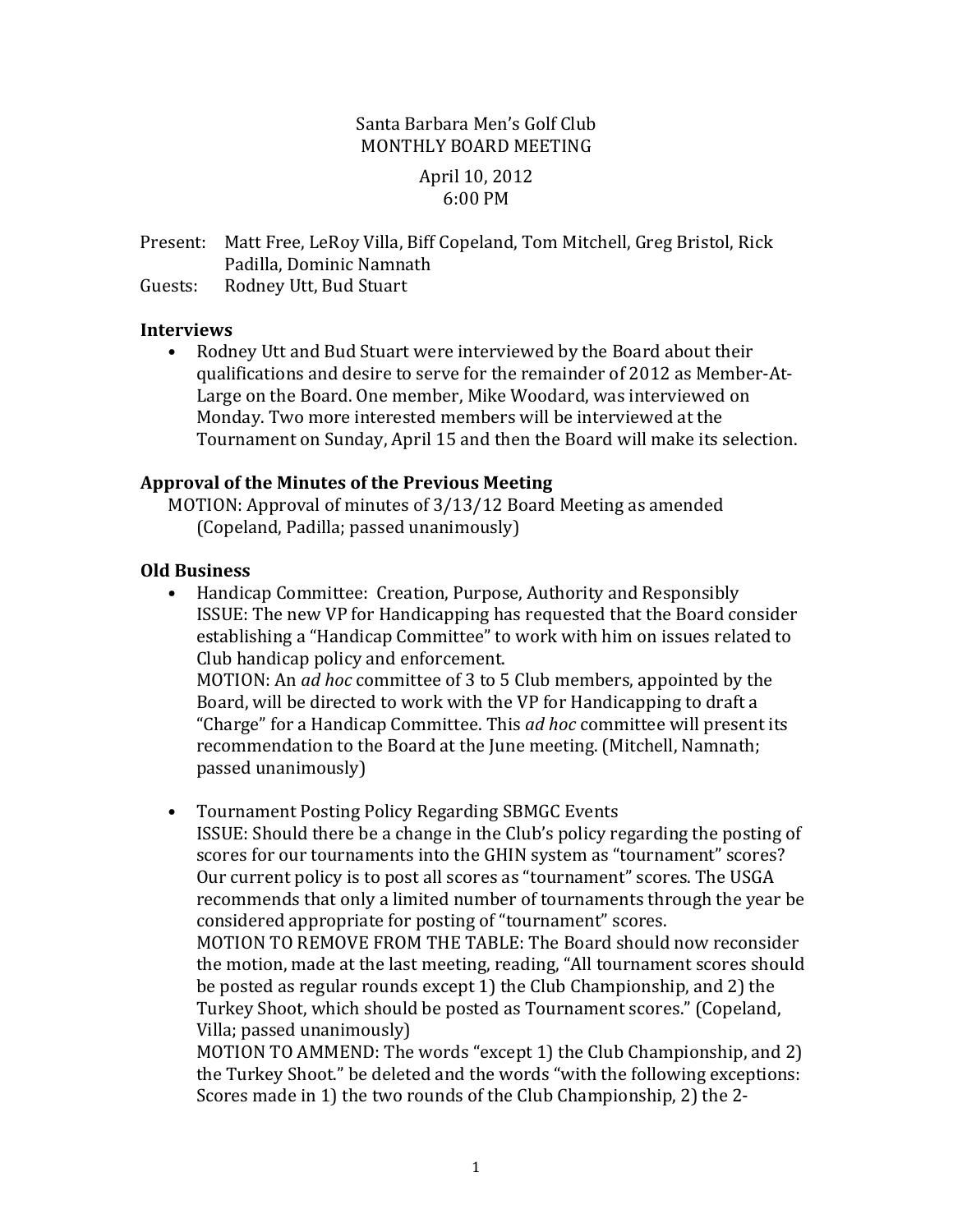Man/Best-Ball tournament, 3) the City Championship Warm-Up and 4) all rounds of the President's Cup are to be posted as "Tournament" scores." be added in their place. (Padilla, Namnath, passed unanimously) MAIN MOTION: The Club's policy for members posting Club tournament scores into the GHIN System is as follows: All tournament scores should be posted as non-tournament scores with the following exceptions: Scores made in 1) the two rounds of the Club Championship, 2) the 2-Man/Best-Ball tournament, 3) the City Championship Warm-Up and 4) all rounds of the President's Cup which should be posted as Tournament scores." (Padilla, Namnath; passed unanimously)

#### **Regular Reports**

- Secretary Biff Copeland
	- The number of members who open the Club's all-member e-mails and who access the Club's new website continues to increase but the rate of increase has slowed and too many members are still not benefitting from the information presented in these media. Our "Information Campaign" continues its efforts to increase readership.
	- This month we introduced a new procedure for members to register for Club tournaments on the Club's Website. The advantages to members registering in this way include:
		- 1. Member receives automatically generated e-mail confirmation.
		- 2. Member can make special request, e.g., earlier or later tee time, name their partners, etc.
		- 3. All members can see all other members who have registered. NOTE: Members may still register in the old ways, including calling or stopping into the Pro Shop or e-mailing Rich Barker.
- Treasurer's Report Tom Mitchell
	- Current membership is 302 members
	- Current bank balance is \$16,683.38
- Handicap Dominic Namnath
	- It was noted that a Member recently posted a score as being from the white tees after actually playing from blue tees.

The VP for Handicapping will change that score to a "blue" score and remind the member of the rules.

- It was reported that a Member altered his scorecard after the card was signed and attested.

The VP for Handicapping will investigate the incident.

- Golf Shop Rich Barker
	- no report
- Golf Advisory Council Dominic Namnath - [coming]